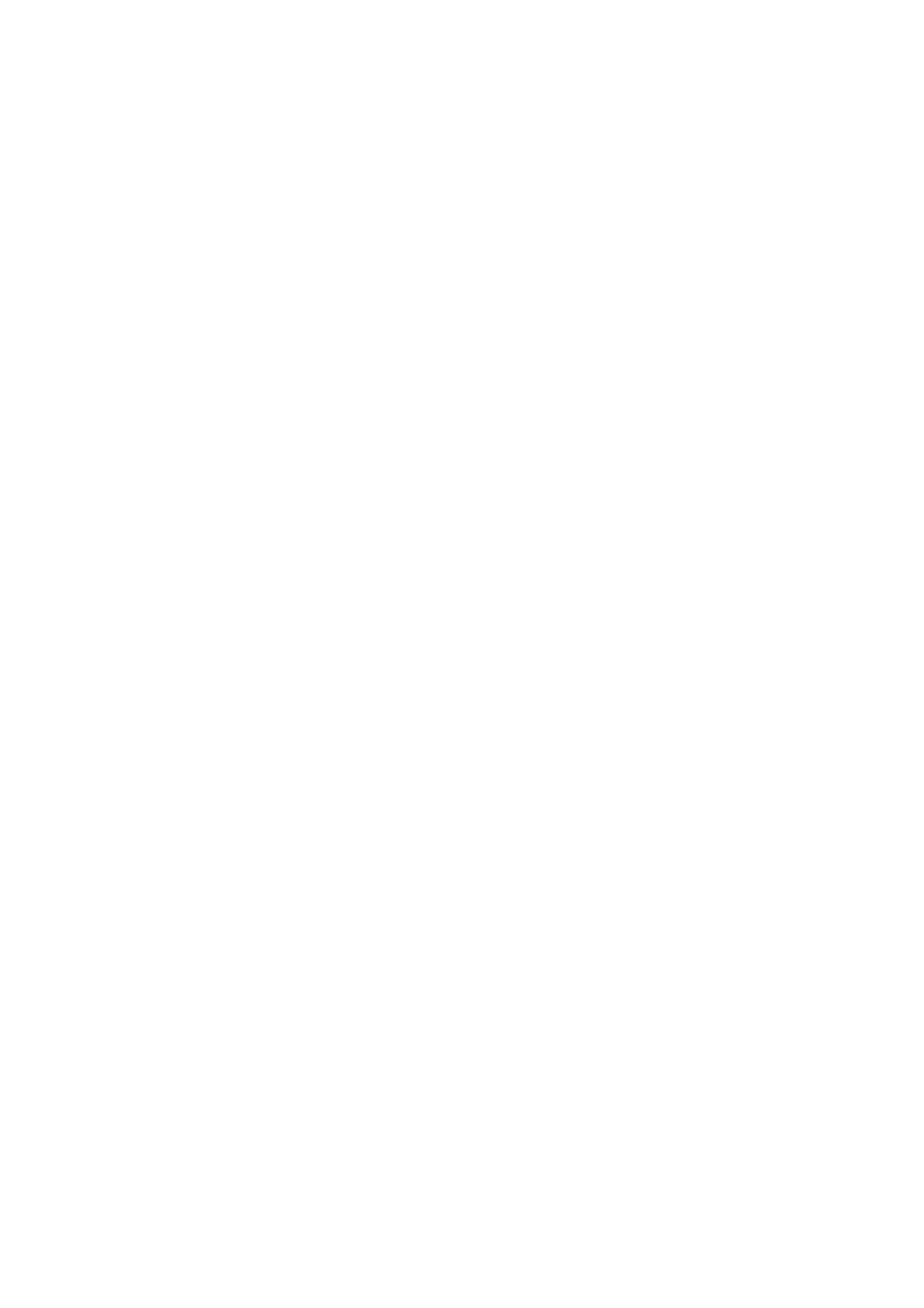*Rule 3.19A.1*

# **Appendix 3X**

## **Initial Director's Interest Notice**

*Information or documents not available now must be given to ASX as soon as available. Information and documents given to ASX become ASX's property and may be made public.*

Introduced 30/9/2001.

| <b>Name of entity Riva Resources Limited</b> |  |
|----------------------------------------------|--|
| ABN 38 119 992 175                           |  |

We (the entity) give ASX the following information under listing rule 3.19A.1 and as agent for the director for the purposes of section 205G of the Corporations Act.

| <b>Name of Director</b> | Timothy Arthur Kestell |
|-------------------------|------------------------|
| Date of appointment     | 07/09/17               |

#### **Part 1 - Director's relevant interests in securities of which the director is the registered holder**

*In the case of a trust, this includes interests in the trust made available by the responsible entity of the trust*

Note: In the case of a company, interests which come within paragraph (i) of the definition of "notifiable interest of a director" should be disclosed in this part.

#### **Number & class of securities**

nil

<sup>+</sup> See chapter 19 for defined terms.